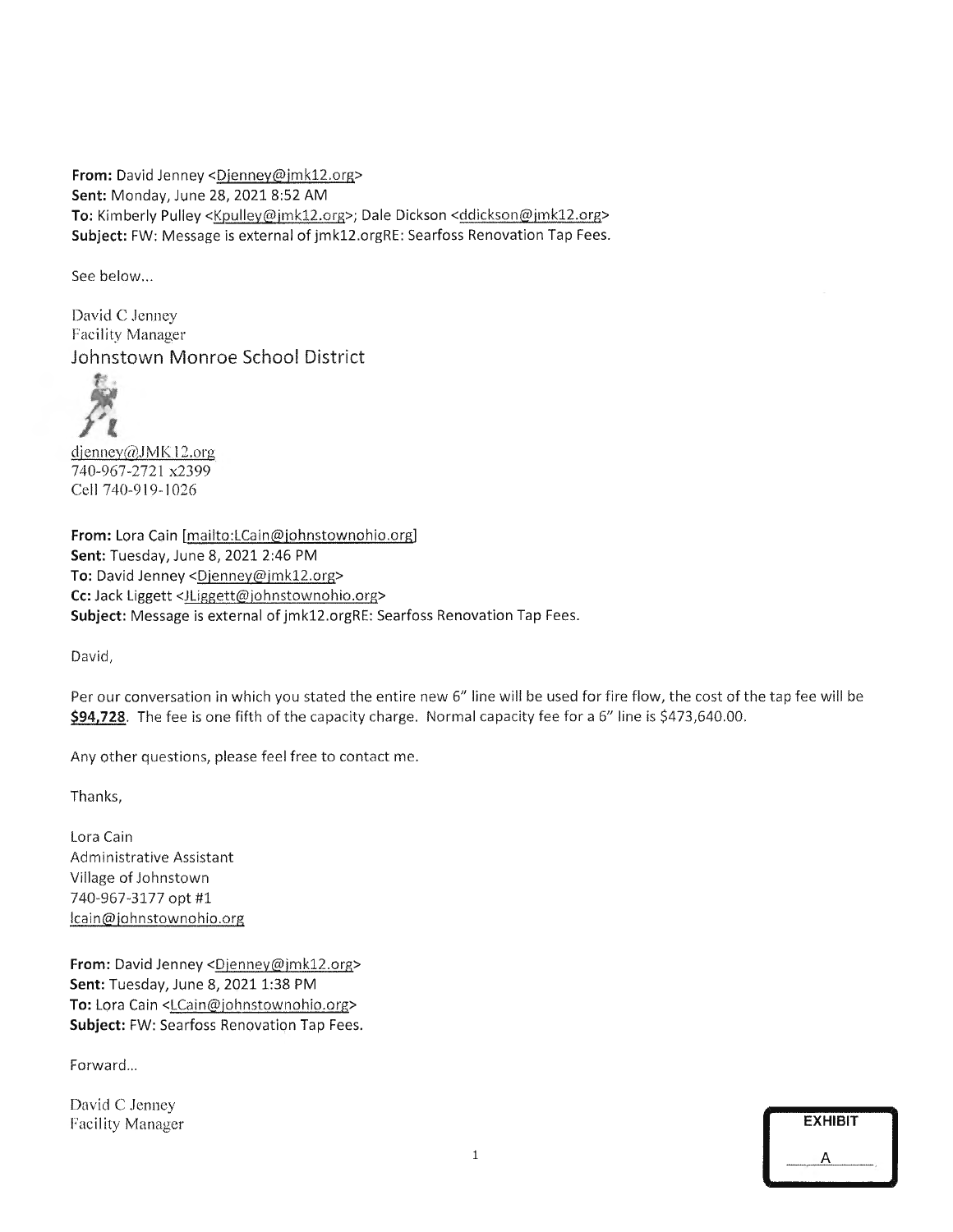Johnstown Monroe School District



djenney $@JMK12.org$ 740-967-2721 x2399 Cell 740-919-1026

From: David Jenney Sent: Tuesday, June 8, 2021 1:31 PM To: Icain@johnstownohio.com Cc: Debbie Seibel <dseibel@jmk12.org>; miv@bshm-architects.com Subject: RE: Searfoss Renovation Tap Fees.

Laura,

Per our conversation, see attached. The tap was changed to a 6" after consultation with Jack L and the architect (cc'ed on this).

The 6" fire line feeds hydrants and then branches at the building to a 3" domestic running inside to the 3" riser and meter.

I also highlighted in yellow the sanitary that flows into our existing sanitary on the property. Please get me a breakdown of the fee's for the JM Board.

Thank you.

David C Jenney Facility Manager Johnstown Monroe School District



dienney@JMK12.org 740-967-2721 x2399 Cell 740-919-1026

From: David Jenney Sent: Tuesday, June 8, 2021 12:46 PM To: Icain@johnstownohio.com Cc: Debbie Seibel <dseibel@jmk12.org> Subject: Searfoss Renovation Tap Fees.

Laura, To reiterate our conversation; Please generate a total cost for our tap fees associated with the project. We are utilizing the exiting sanitary tap, abandoning the existing 3" domestic water tap, and adding a new 6" tap off Douglass. I need to get this to the Board for approval asap. Thank you.

David C Jenney Facility Manager Johnstown Monroe School District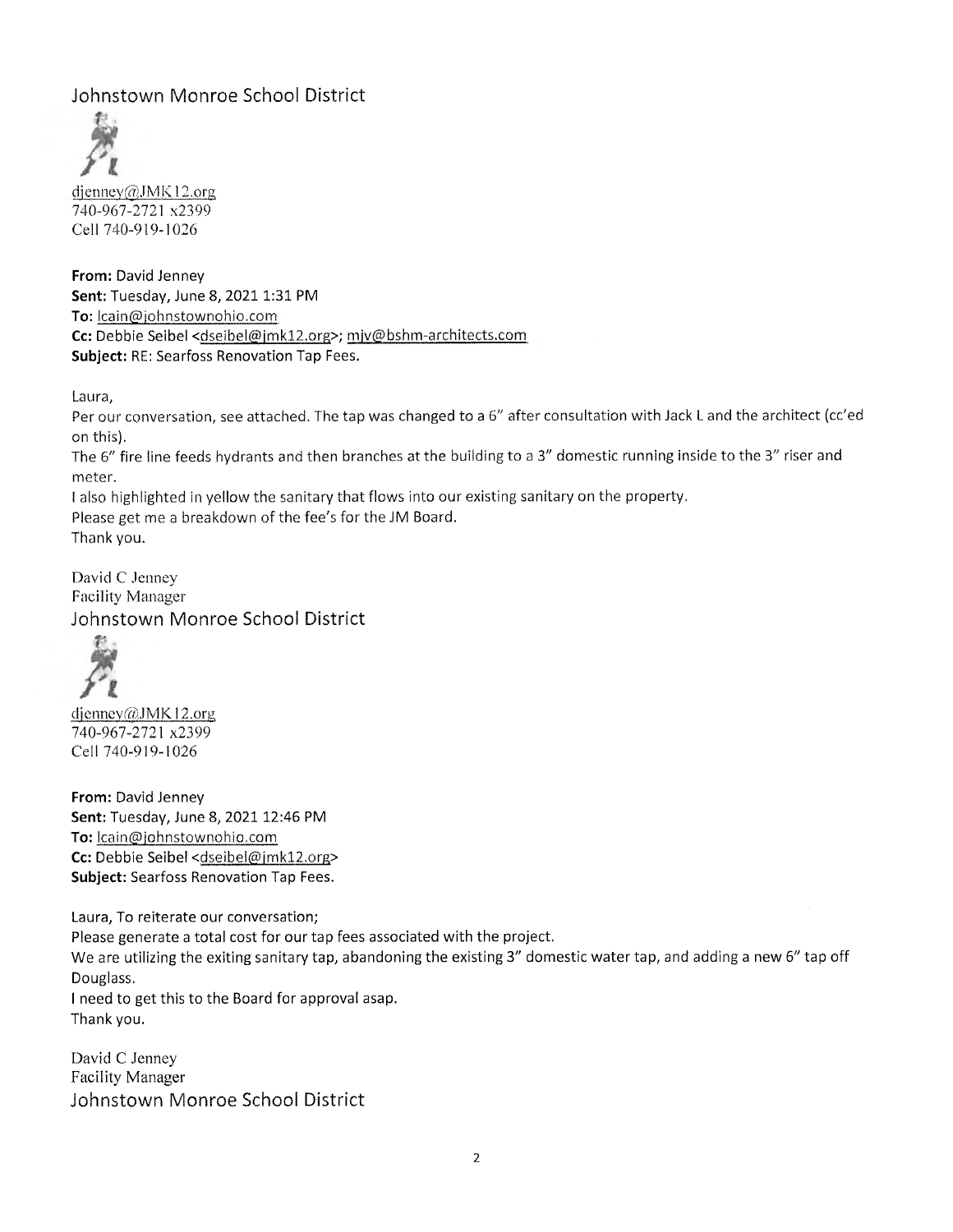

ExchangeDefender Message Security: Check Authenticity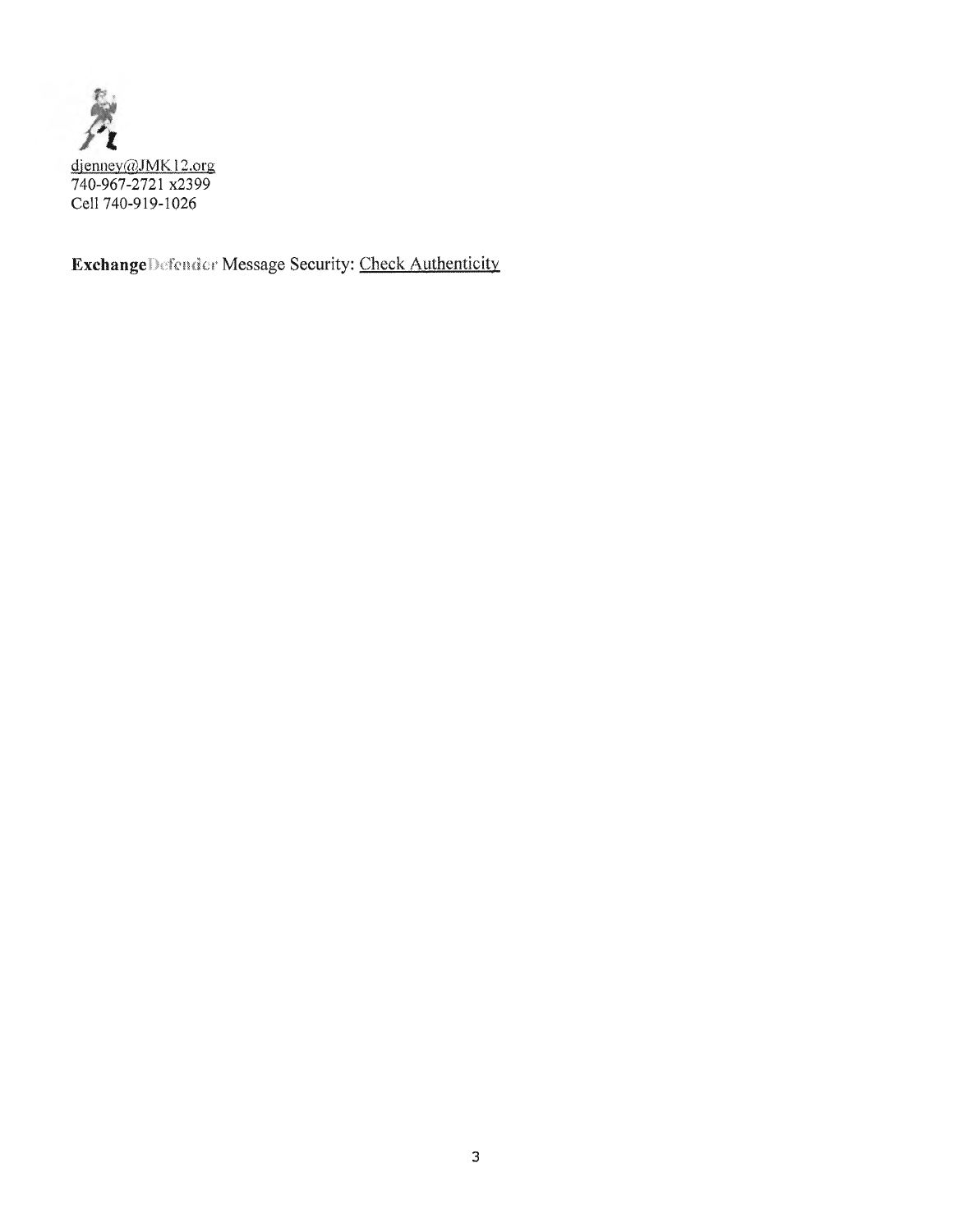Village of Johnstown Administrative Offices www.johnstommhio.org

# VILLAGE OF JOHNSTOWN



599 S. Main Street. PO Box 457 Johnstown, Ohio 43031 Telephone: 740-967-3177 Fax: 740-967-3519

## ORDINANCE 18-2015

# AN ORDINANCE REDUCING THE VILLAGE OF JOHSTOWN WATER AND SEWER TAP/CAPACITY FEES FOR THE CONSTRUCTION OF REPLACEMENT SCHOOL FACILITIES BY THE JOHNSTOWN-MONROE LOCAL SCHOOL DISTRICT AND DECLARING AN EMERGENCY

WHEREAS, the Johnstown-Monroe Local School District Board of Education ("Board") is engaged in two co-funded. Ohio School Facilities Commission Classroom Facilities Assistance Program projects to construct a new high school building and a new elementary school building within the Johnstown Village limits; and

WHEREAS, the voters of the school district voted to issue bonds for the construction of new school facilities, with the State of Ohio paying 29% of the project costs thus reducing the burden on the local taxpayers; and

WHEREAS, the school district is limited within Ohio School Facilities Construction Commission budget to normal and customary site costs; and

WHEREAS, the Johnstown-Monroe Local School District is a major employer within the Village of Johnstown with 164 payroll employees and an additional 30 employed through vendors; and

WHEREAS, the Johnstown-Monroe Local School District currently pays \$23,315 in water/sewer usage fees per year; and

WHEREAS, the Ohio School Facilities Commission requires the project to be within budget prior to moving to the next phase; and

WHEREAS, the Board has determined that 6" fire water tap, 4" domestic water tap and a 6" sanitary tap will be required at both the new elementary and new high school facility sites; and

WHEREAS, the Board estimates that the Village of Johnstown tap fees and capacity fees, based on charts set forth in Sections 921.06 and 925.035 of the Codified Ordinances for the Village of Johnstown, will be \$283,245.00 for the two projects; and

WHEREAS, the Village believes there is capacity at the existing high school facility to service the new high school, existing high school and PAC facility resulting in no new capacity on the domestic water and wastewater system and therefore fees are not required; and

WHEREAS, the Board requests a 60% reduction in the established fire suppression fees for the new high school facility totaling a fee of \$14,436.00; and

| <b>EXHIBIT</b> |   |  |
|----------------|---|--|
|                | R |  |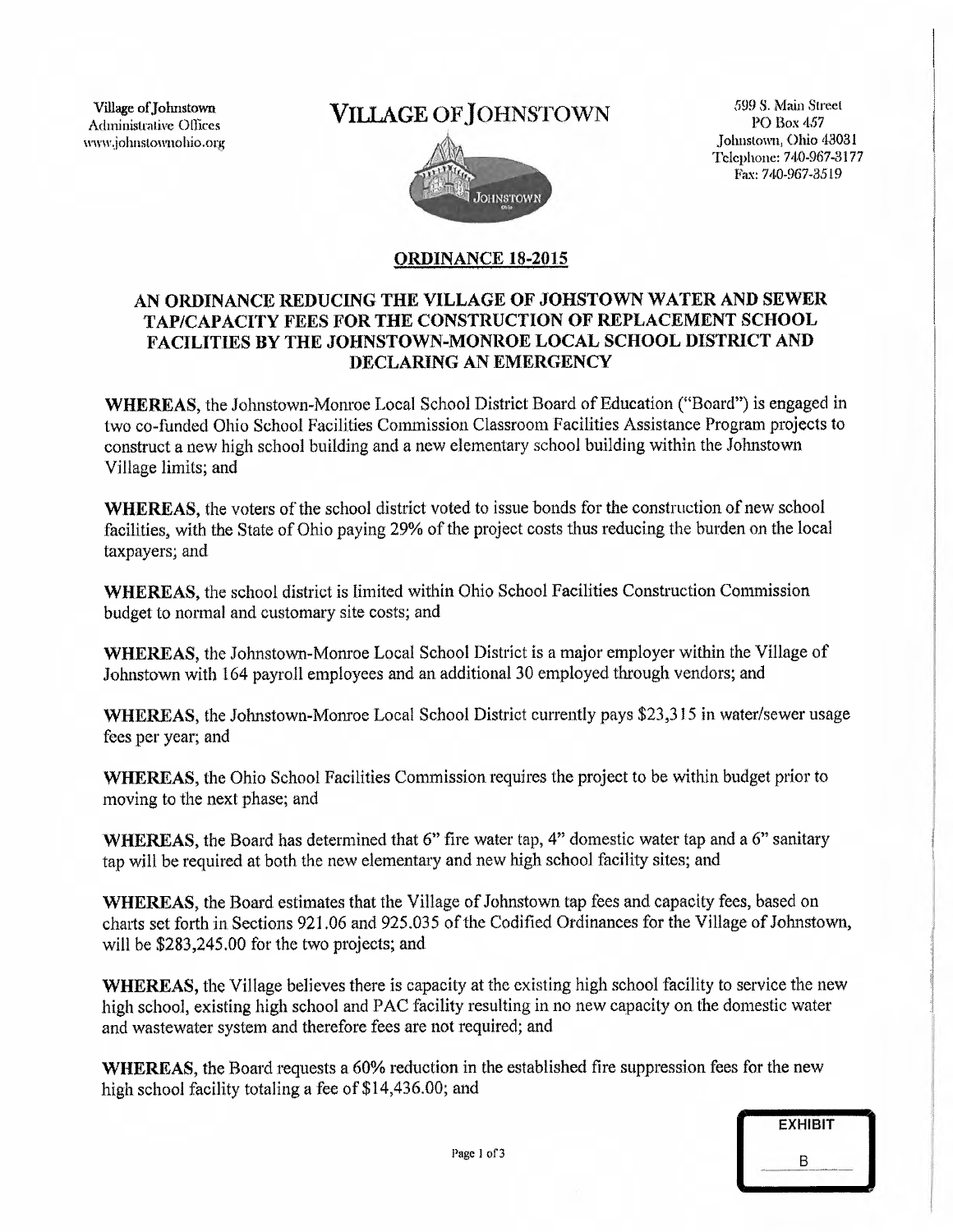WHEREAS, the Board requests a 60% reduction in the established fire suppression fees for the new elementary facility totaling a fee of \$14,436.00; and

WHEREAS, the Board requests a 60% reduction in the established tap fees for the new elementary facility totaling a fee of \$150,00; and

WHEREAS, the Board requests a 60% reduction in the established capacity fees for the new elementary facility totaling a fee of 84,276.00; and

WHEREAS, at present fees and rates for water services at 60% reduction; the total figure to be paid by Johnstown-Monroe Schools to the Village of Johnstown for this project will be \$113,298.00. Should there be a request for an increase of services due to a building plan change, those costs would be considered at that time in addition to this amount.

WHEREAS, Council desires to grant the Board's request and views this action as an investment in the school district, students, educators and local taxpayers in the construction of a new elementary and high school;

NOW, THEREFORE, be it ordained by the Council for the VILLAGE OF JOHNSTOWN, Licking County, Ohio, as follows:

Section One. That all fire water tap, domestic water tap and sanitary tap fees set forth in Sections 921.06 and 925.035 of the Codified Ordinances of Johnstown are hereby reduced by 60% for the Johnstown-Monroe Local School District in its construction of a new high school and new elementary school buildings funded by bonds approved by the local taxpayers, the Ohio School Facilities Commission Classroom Facilities Assistance projects and the State of Ohio.

Section Two. All prior legislation, or any parts thereof, which is/are inconsistent with this Ordinance is/are hereby repealed as to the inconsistent parts thereof.

Section Three. This Ordinance is hereby declared to be an emergency measure, the immediate passage of which is necessary for the public health, safety and welfare; wherefore, this Ordinance shall take effect and be in force immediately upon its passage.

Section Four. It is found and determined that all formal actions of Council concerning and relating to the adoption of this Ordinance were adopted in an open meeting of this Council and that meetings of any of its committees that resulted in such formal action where meetings are open to the public, in compliance with all legal requirements including Section 121.22 of the Ohio Revised Code and the Charter for the VILLAGE OF JOHNSTOWN.

By:

Introduction/First Reading/Public Hearing/Vote: September 10, 2015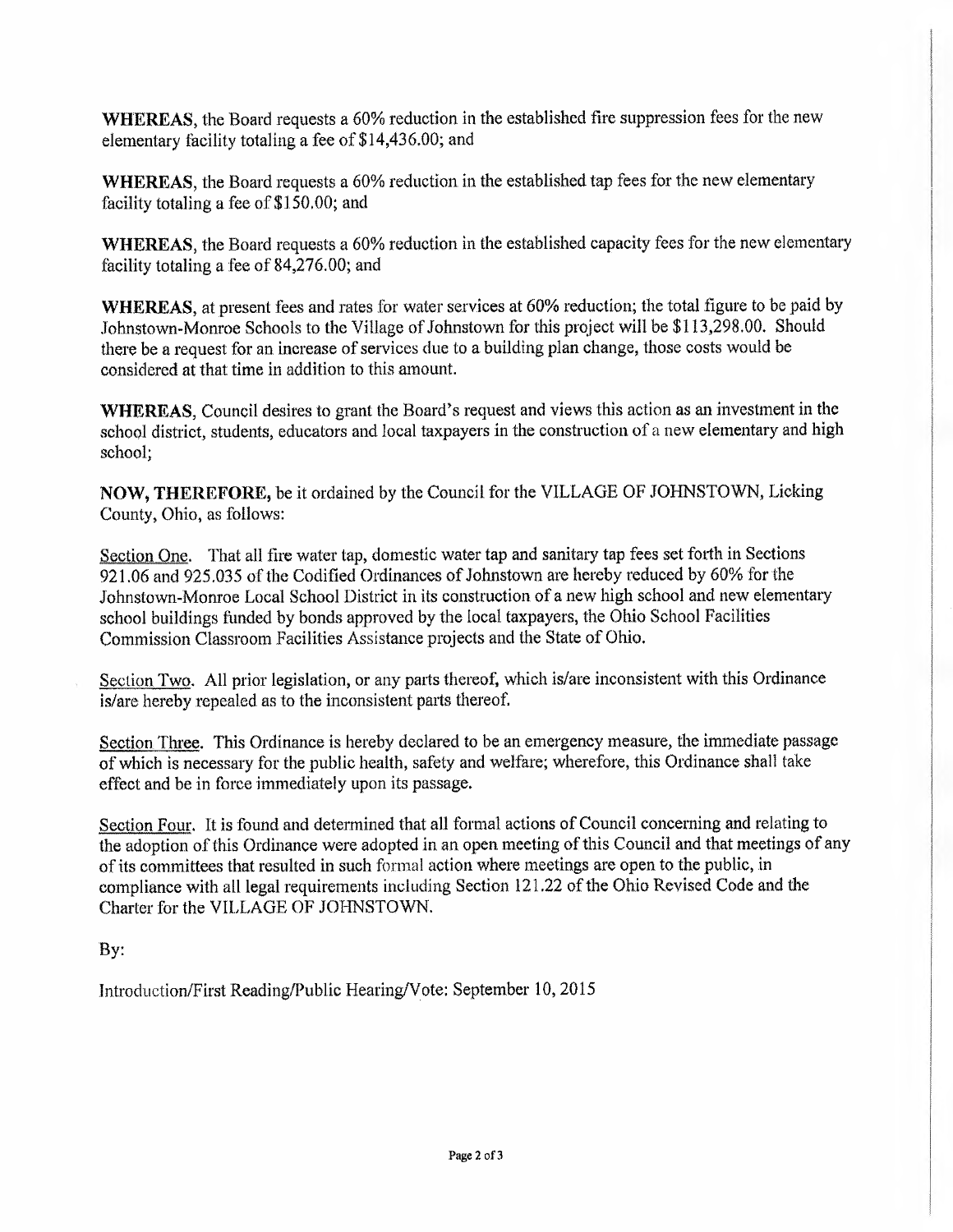Ordinance 18-2015

Sean Staneart, Mayor

Effective Date: September 10, 2015

ATTEST TO:

APPROVED AS TO FO

Percel hontal

Teresa Monroe Clerk of Council

Jennifer Croghan Law Director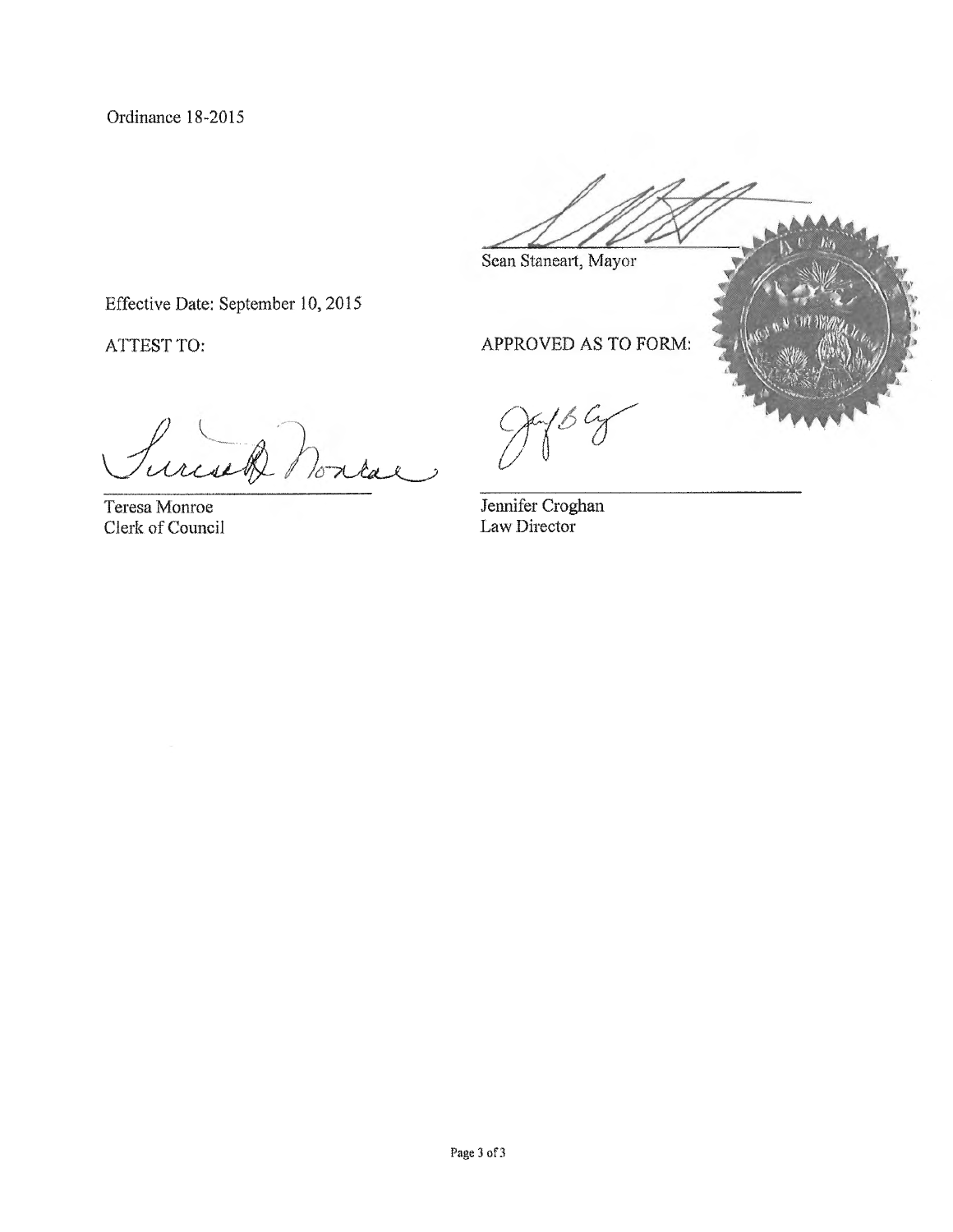Village of Johnstown Administrative Offices www,johnstownolno.org VILLAGE OF JOHNSTOWN



599 8, Main Street Johnstown, Ohio 43031 Telephone: 740-967-3177 Fax: 740-967-3519

## AN ORDINANCE AMENDING SECTION 921.06 OF THE CODIFIED ORDINANCES OF JOHNSTOWN, OHIO IN ORDER TO SET WATER TAP AND CAPACITY FEES CHARGED BY THE VILLAGE OF JOHNSTOWN AND DECLARING AN **EMERGENCY**

WHEREAS, the Village Manager, Village Engineer, and Service Director have reviewed the utilities service rates charged by the Village of Johnstown, and has recommended an amendment to those fees; and

WHEREAS, the Council of the Village of Johnstown desires to amend these rate structures to properly provide for operations of the Water Division of the Service Department; and

WHEREAS, the Council of the Village of Johnstown desires to ensure any and all development that utilizes existing capacity be charged a fair and equitable amount to replace the capacity used; and

NOW THEREFORE, be it ordained by the Council of the VILLAGE OF JOHNSTOWN, Licking County, Ohio as follows:

Section 1. That Section 921.06, "Water Tap Fee", is hereby amended as follows. Additions are in bold and deletions are struck:

The charge to install a new water tap connecting to the water system of the Village shall be as provided by Council. The charge for installation of a water tap shall be paid to the Village in advance accompanied by such deposit as provided by the Manager. In the event the deposit is insufficient to cover the actual costs, the person requesting the tap shall pay the balance due over and above the amount deposited.

Water tap and capacity fees will be as follows:

| Line Size          | Tap Fee^ | Capacity Charge*△ |
|--------------------|----------|-------------------|
| 3/4"               | \$375.00 | \$7,400.00        |
| $1^{\prime\prime}$ | \$375.00 | \$13,160.00       |
| $1\frac{1}{2}$     | \$375.00 | \$29,600.00       |
| 2"                 | \$375.00 | \$52,630.00       |
| 3 <sup>0</sup>     | \$375.00 | \$118,410.00      |
| 4"                 | \$375.00 | \$210,500.00      |
| 6"                 | \$375.00 | \$473,640.00      |
| 8"                 | \$375.00 | \$842,030.00      |

\*One fifth (twenty percent) Fifty percent of capacity charge is for Fire Protection only. <sup> $\triangle$ </sup>Two-fifths (forty percent) of capacity and tap fee charge is for locally bonded government. projeets-only-: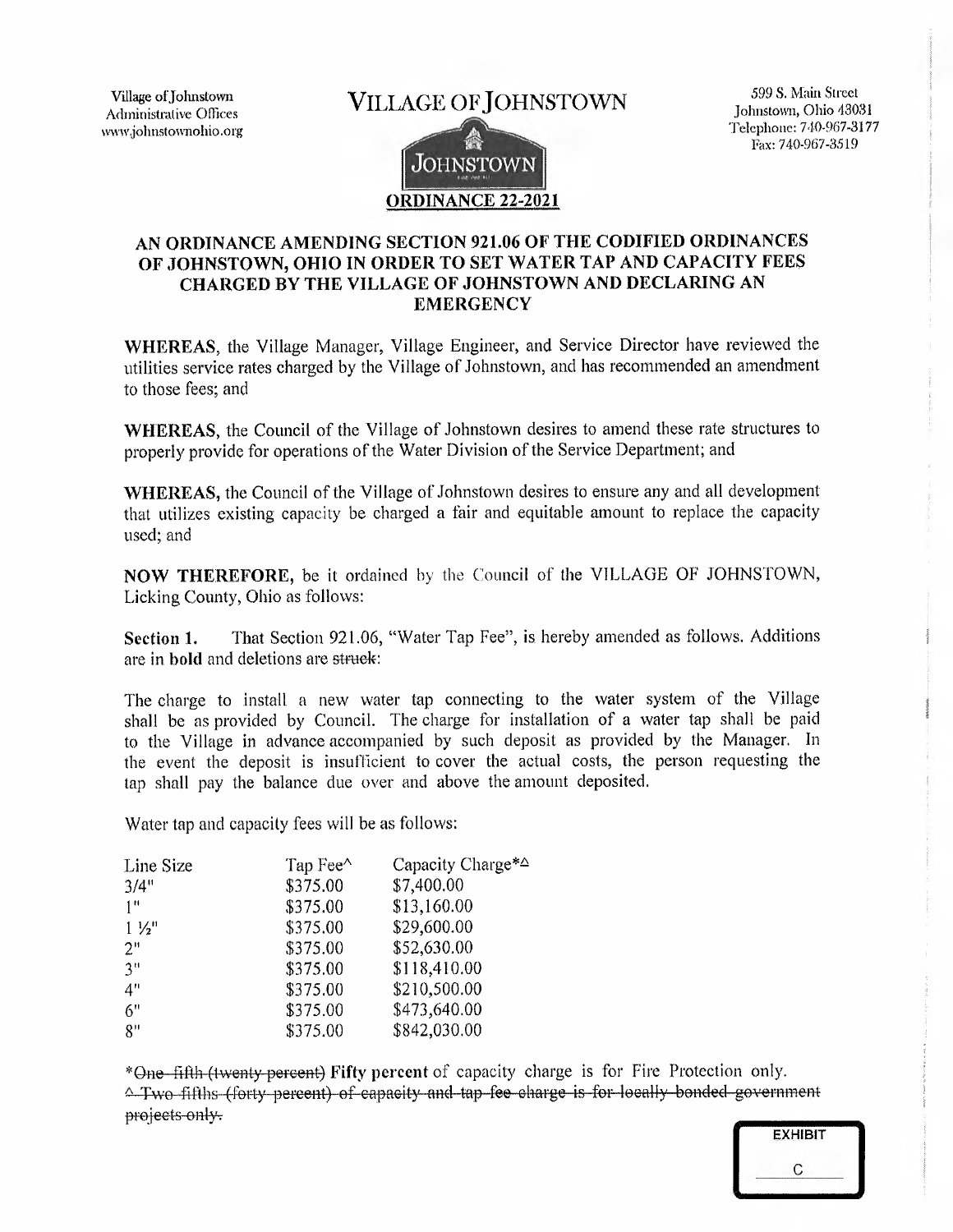Section 2. Any ordinance or portion thereof in conflict with the provisions of this ordinance is hereby repealed.

Section 3. That this ordinance is hereby declared to be an emergency measure necessary for the immediate preservation of the public peace, health, safety or welfare; therefore, this ordinance shall take effect immediately upon its passage.

Section 4. it is found and determined that all formal actions of this Council concerning and relating to the adoption of this Ordinance were adopted in an open meeting of this Council and that meetings of any of its committees that resulted in such formal action where meetings open to the public, in compliance with all legal requirements including Section 121.22 of the Ohio Revised Code and the Charter for the VILLAGE OF JOHNSTOWN.

Date of Introduction: June 15, 2021 Public Hearing/Passage: June 15, 2021 Effective Date: June 15, 2021

 $_{\rm By:}$  /bloch

Chip Dutcher, Mayor

ATTEST TO:

Teresa Monroe, Clerk of Council

APPROVED AS TO FORM: Ular Der

Yazan S. Ashrawi, Law Director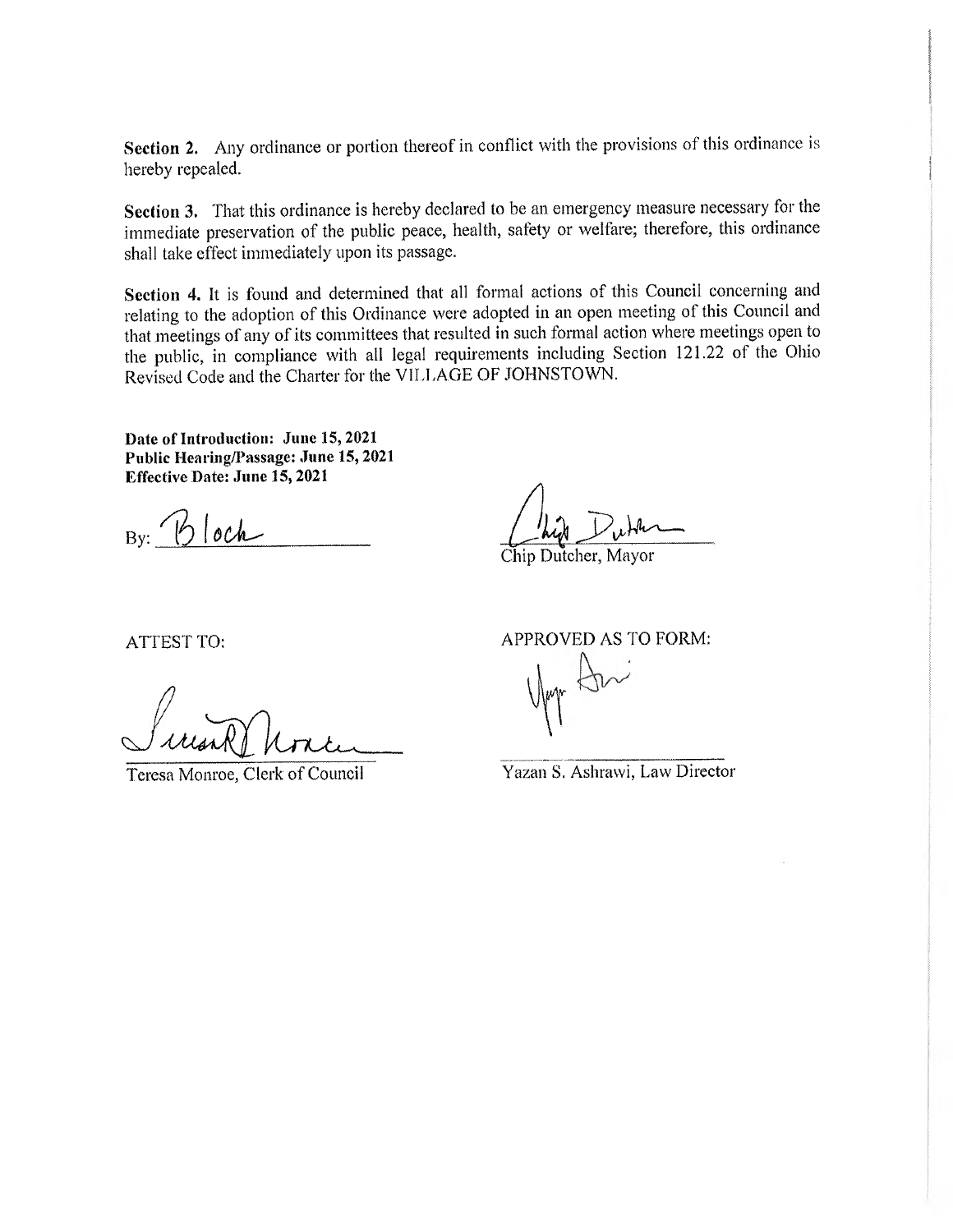Village of Johnstown Administrative Offices www,johnstownohio.org VILLAGE OFJOHNSTOWN



599 S. Main Street Johnstown, Ohio 43031 Telephone: 740-967-3177 Fax: 740-967-3519

**EXHIBIT** 

D

## AN ORDINANCE AMENDING SECTION 921.06 OF THE CODIFIED ORDINANCES OF JOHNSTOWN, OHIO IN ORDER TO SET WATER TAP AND CAPACITY FEES CHARGED BY THE VILLAGE OF JOHNSTOWN AND DECLARING AN **EMERGENCY**

WHEREAS, the Village Manager, Village Engineer, and Service Director have reviewed the utilities service rates charged by the Village of Johnstown, and has recommended an amendment to those fees; and

WHEREAS, the Council of the Village of Johnstown desires to amend these rate structures to properly provide for operations of the Water Division of the Service Department; and

WHEREAS, the Council of the Village of Johnstown desires to ensure any and all development that utilizes existing capacity be charged a fair and equitable amount to replace the capacity used; and

NOW THEREFORE, be it ordained by the Council of the VILLAGE OF JOHNSTOWN, Licking County, Ohio as follows:

Section 1. That Section 921.06, "Water Tap Fee", is hereby amended as follows. Additions are in bold and deletions are struck:

(a) The charge to install a new water tap connecting to the water system of the Village shall be as provided by Council. The charge for installation of a water tap shall be paid to the Village in advance accompanied by such deposit as provided by the Manager. In the event the deposit is insufficient to cover the actual costs, the person requesting the tap shall pay the balance due over and above the amount deposited.

Water tap and capacity fees will be as follows:

| Line Size      | Tap Fee  | Capacity Charge* |
|----------------|----------|------------------|
| 3/4"           | \$375.00 | \$7,400.00       |
| 1 <sup>n</sup> | \$375.00 | \$13,160.00      |
| $1\frac{1}{2}$ | \$375.00 | \$29,600.00      |
| 2 <sup>n</sup> | \$375.00 | \$52,630.00      |
| 3 <sup>n</sup> | \$375.00 | \$118,410.00     |
| 4"             | \$375.00 | \$210,500.00     |
| 6 <sup>n</sup> | \$375.00 | \$473,640.00     |
| 8 <sup>0</sup> | \$375.00 | \$842,030.00     |

\*Fifty percent of capacity charge is for Fire Protection only.